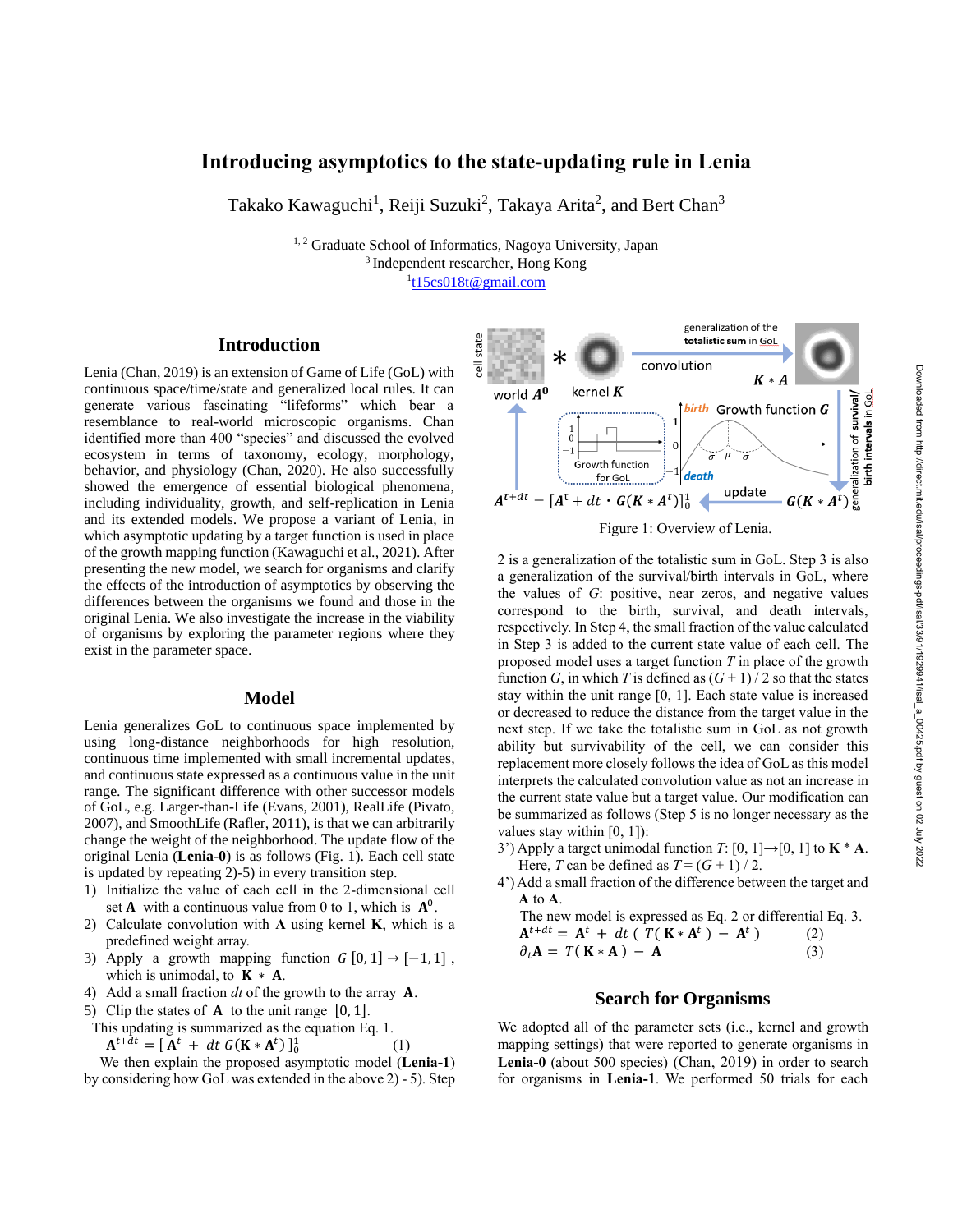

**Lenia-1**. L1-1: moving in meandering trajectories; L1- 2: moving the body in waves like a jellyfish; and L1-3: moving forward without changing the body shape.



**Lenia-0**. L0-1: *Hexastrium*; and L0-2: *Kronium solidus*; L0-3. *Trigeminium arcus natans*. Figure 2: Organisms found in the proposed model (L1)

and the original Lenia (L0). Organisms with the same number in their IDs have the same parameter values.

parameter set with a random initial configuration **A 0** . We found just three organisms, each of which belongs to a new species in the sense that they have not been reported as species in **Lenia-0**. Fig. 2 shows these organisms (L1-1, 2, 3) with existing organisms already discovered with the same parameter sets in **Lenia-0** (L0-1, 2, 3), respectively. They tend to move more smoothly than the organisms in **Lenia-0**. Also, the new organisms L1-1&2 have more complex internal structures than L0-1&2, respectively.

We then turned our attention to the parameter regions in which the organisms exist. **Lenia-0** organisms are known to exist in a limited region of *μ-σ* parameter space. Parameters *μ* and  $\sigma$  are the position of the peak of the target (growth) function and the width of the peak, respectively. We explored the  $\mu$ - $\sigma$ space using all the parameter sets reported to generate organisms in **Lenia-0**. It turned out that of the 155 parameter sets (keeping  $\mu$  and  $\sigma$  unchanged) organisms were also found in **Lenia-1** when using 154 sets. Fig. 3 shows *μ-σ* maps of L1- 1, L0-1, and L0-4. L0-4 is the organism in **Lenia-0**, which is similar to L1-1 both in structure and behavior. Comparing L1- 1 and L0-4, correspondingly, we see a clear difference in their distributions when compared to the distributions between L0-1 and L1-1. These might imply that the distributions of organisms in the  $\mu$ - $\sigma$  space are highly dependent on the parameter sets beyond the model difference. Furthermore, we found, as a



Figure 3: The  $\mu$ - $\sigma$  maps of L1-1, L0-1, and L0-4. Blue produces no global or local pattern at all. Red produces a chaotic, aperiodic global filament pattern. White generates organisms.



Figure 4: Examples of asymmetrical organisms.



Figure 5: Trajectory of the third organism in Fig. 4.

general tendency with the cases having reduced existence areas (which happened in 143 parameter sets out of 155), that new organisms tend to shake their bodies in non-monotonous rhythms. By contrast, the organisms tend to have monotonous or no rhythms in the cases having enlarged existence areas. It suggests that organisms with simpler behaviors and forms may be more likely to survive in an environment where the boundary between chaos (blue) and sky (red) is ambiguous.

During the search, we found many notable organisms with asymmetric body structure or behavior (Fig. 4). The organism on the left has a round shape, but it shows irregular movements with irregular changes in its internal structure. The middle organism pulsates as a whole, changing its shape and asymmetrical internal structure moment by moment. The right organism has two states, pulsating in place and moving, but in both states the structure and movement continue to change irregularly (Fig. 5). We believe that asymptotics in the stateupdating rule increases the effects of continuous space/time/state in the GoL and thus creating smoother lifeforms.

### **Conclusion**

We proposed a model that introduces asymptotics to the stateupdating rule in Lenia. We found three organisms with the same parameter sets as those in Lenia. We then focused on the regions for the existence of organisms and explored them in the parameter space. We found that the new organisms tend to move more smoothly than the organisms in Lenia and typically have either more complex internal structures or simpler behaviors. We observed a similarity in the distributions of organisms sharing parameters in the parameter space beyond the model difference. We believe that the proposed model can be another target of ALife research in the sense that not only new species can be found, but also it can create opportunities for investigating biological phenomena using hybrid models.